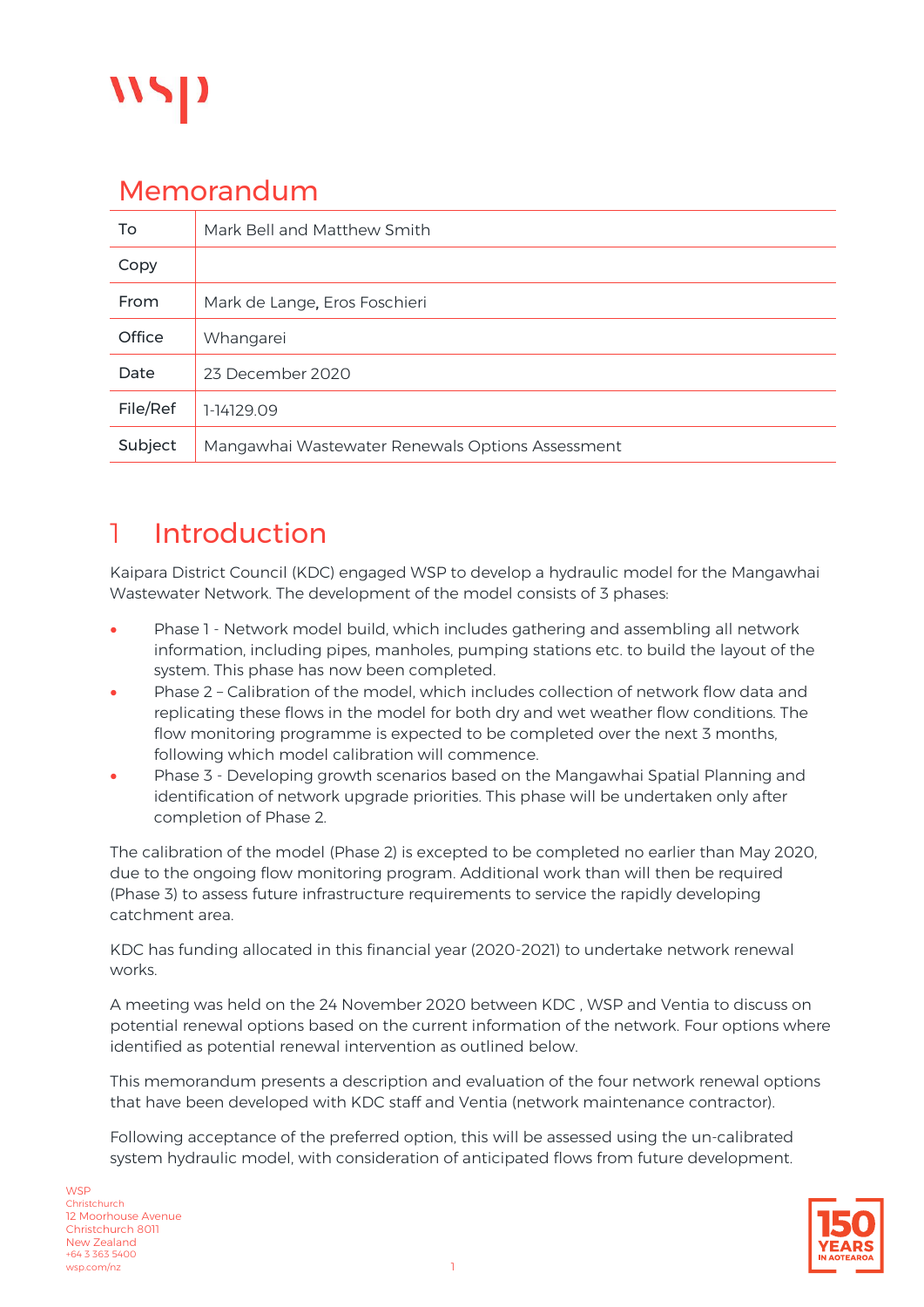## <span id="page-1-1"></span>2 Option Descriptions

The following have been identified as possible network renewals:

- 1 Upgrade of the existing PS-VA rising main
- 2 Connect rising main from PS-VC into existing rising main from PS-VA
- 3 Construct PS-VE (new pumping station and rising main)
- 4 Construct PS-L (new pumping station and rising main)

The following sections provide details of the five network renewal options.

#### 2.1 Upgrade PS-VA Rising Main

The current PS-VA rising main conveys all wastewater generated in the Mangawhai Village catchment directly to PS-OF. Under the current configuration there are three different sized sections of pipe that that make up this rising main, including a DN 150 pipe from PS-VC, DN 200 from Sunlea Lane to approximately 150 m north of Hills View Lane and DN 250 through to the outlet to PS-OF (see [Figure 1](#page-1-0) below).

The PS-VA was fully reconstructed in 2019 due to internal corrosion (H2S) of the wet well. The new wet well was designed to host the existing pumps (pre -installation pumps) and to cater for bigger pumps in the future. At the time of the design it was identified the 150mm outlet to be the limiting factor to pump more flow to the PS-OF.

The proposed network renewal is to upgrade the whole or part of the upstream sections of rising main, such that additional flow can be conveyed to the PS-OF when new pumps are installed at the PS-VA .



*Figure 1: Layout of existing PS VA Rising Main*

<span id="page-1-0"></span>The existing design flowrate for PS-VA is 20 L/s, with a planned capacity upgrade to 40 L/s under future flows (WSP 2018). [Table 2-1](#page-2-0) presents calculated rising main peak velocities under existing and ultimate flow conditions for all existing pipe sizes. Typically rising mains are designed to maintain a velocity between 0.6 and 1.8 m/s.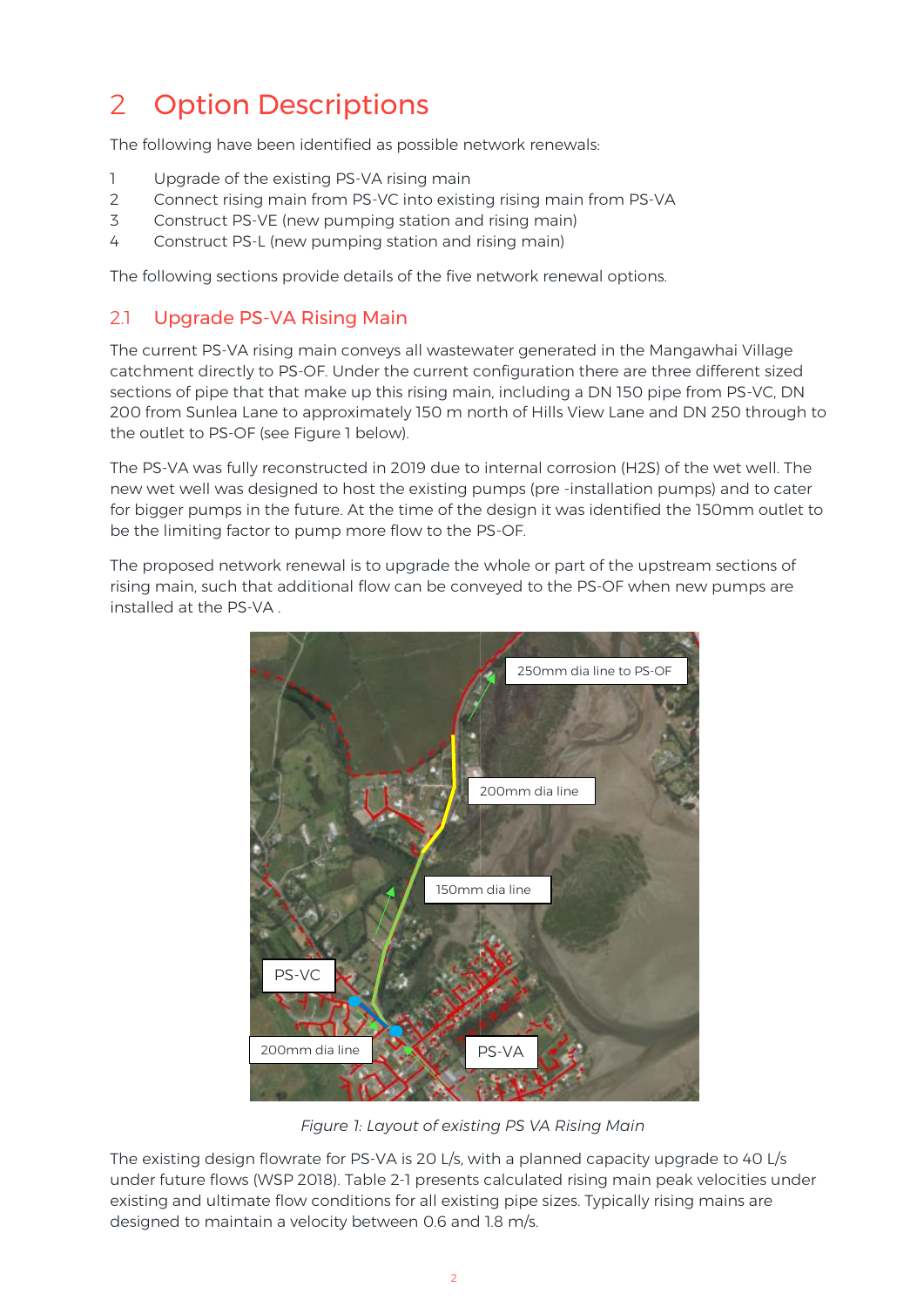<span id="page-2-0"></span>*Table 2-1: Rising Main Velocities for existing pipe sizes*

| <b>Pipe Section</b> | Internal<br><b>Diameter</b><br>(mm) | Velocity at<br><b>Existing Flow</b><br>(m/s) | Velocity at<br><b>Ultimate Flow</b><br>(m/s) | <b>Typical Design</b><br><b>Velocity Value</b><br>(m/s) |
|---------------------|-------------------------------------|----------------------------------------------|----------------------------------------------|---------------------------------------------------------|
| <b>DN150</b>        | 143                                 | 1.4                                          | 7.4                                          | $06 - 1.8$                                              |
| <b>DN 200</b>       | 203                                 | 0.7                                          | 1.2                                          | $06 - 1.8$                                              |
| <b>DN 250</b>       | 253                                 | 0.4                                          | O.8                                          | $06 - 1.8$                                              |

[Table 2-1](#page-2-0) indicates that for the ultimate flow the rising main velocity exceeds typical design values, however it is within the range at the current pump rate. Furthermore, in the PS-VA Upgrade Design Report (Ventia 2017), the existing average wastewater flow is stated as 317 m<sup>3</sup> /day, which results in an existing rising main retention time of 6.2 hours with the upsized configuration having a retention time of 9.1 hours. A rising main retention time of in excess of 8 hours may lead to odour issues requiring additional controls.

Rating information provided by KDC indicates that are currently 430 properties connected to the scheme in Mangawhai Village. Growth mapping provided by KDC indicates there are approximately 1500 potential additional connections in the Village catchment that are in the contributing area of PS-VA. This value is significantly higher than the 855 future properties indicated in the PS-VA Upgrade Design Report (Ventia 2017). More connected properties will decrease the rising main retention times calculated above.

#### 2.2 Connect PS-VC Rising Main into Existing PS-VA Rising Main

Under the current network configuration, the PS-VC rising main outlets to PS-VA. This was intended as an in temporary connection, with the rising main from PS-VC ultimately planned to connect into the existing PS-VA rising main at the intersection of Old Waipu Road and Te Araroa Trail. The proposed rising main configuration is presented on [Figure 2](#page-2-1) below.



*Figure 2: Location of Proposed PS-VA and SP-VC Rising Main Connection*

<span id="page-2-1"></span>Growth mapping indicates there are approximately 160 potential additional connections in the Mangawhai Village catchment that will contribute to PS-VC (assuming only development north of Wharuka Glade and west of Te Araroa Trail is within the catchment area).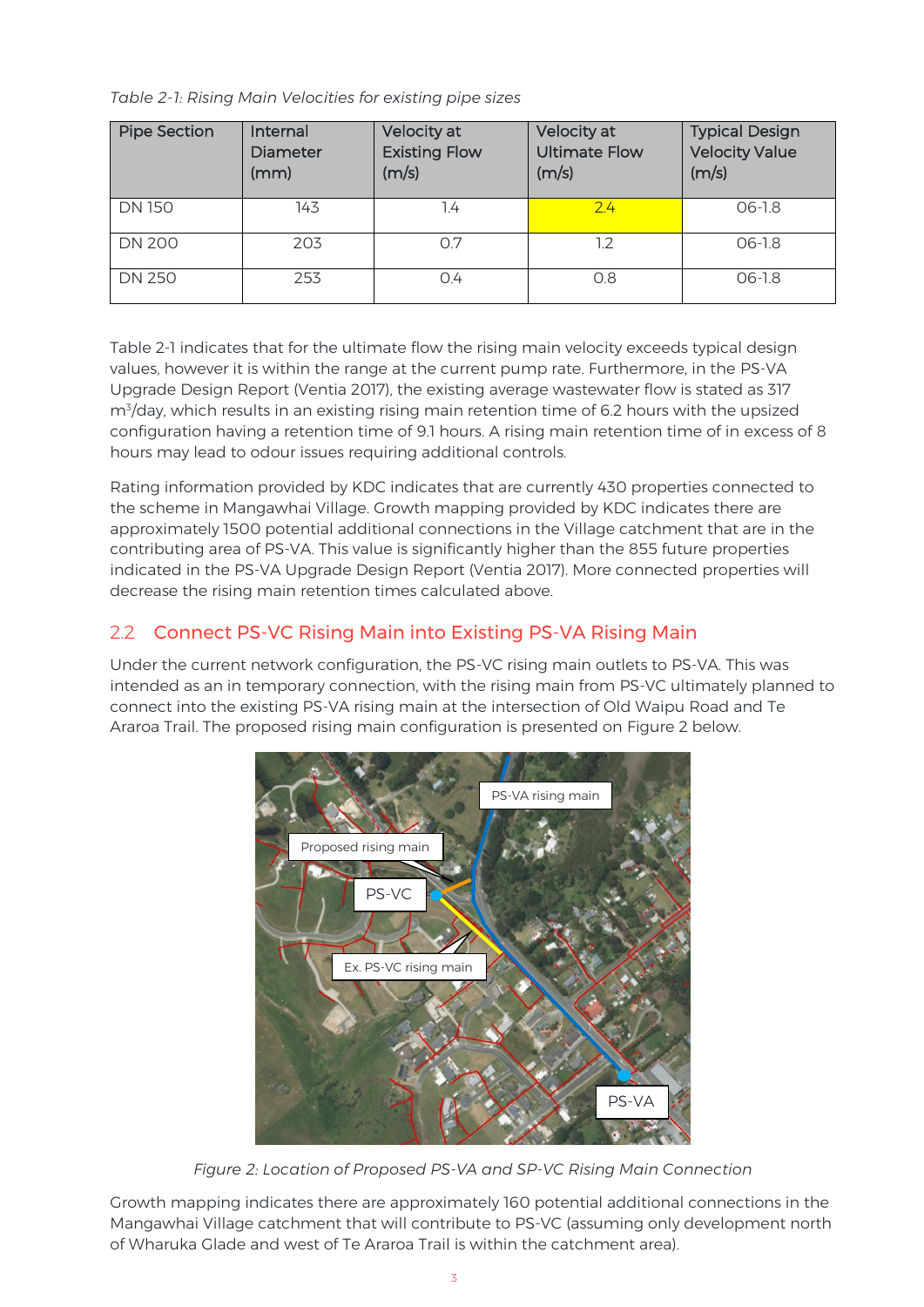#### 2.3 Construct New Pumping Station (PS-VE)

The proposed new PS-VE pumping station will service growth in the western portion of Mangawhai Village (see [Figure 3](#page-3-0) below). Growth mapping indicates the there are approximately 160 potential connections that could contribute to this pumping station, however timing of this development has not been confirmed.



*Figure 3: PS-VE Location*

#### <span id="page-3-0"></span>2.4 Construct New Pumping Station (PS-L)

The proposed new PS-VL pumping station will service growth in the north of Mangawhai Heads (see [Figure 4](#page-3-1) below). The intention for this pumping station is for interim flows to be directed to PS-K and pumped on to PS-OF. When the catchment area becomes fully developed the pumping station will be upgraded and a new rising main constructed discharging directly to PS-OF (bypassing PS-K).

<span id="page-3-1"></span>

*Figure 4: PS-L Location*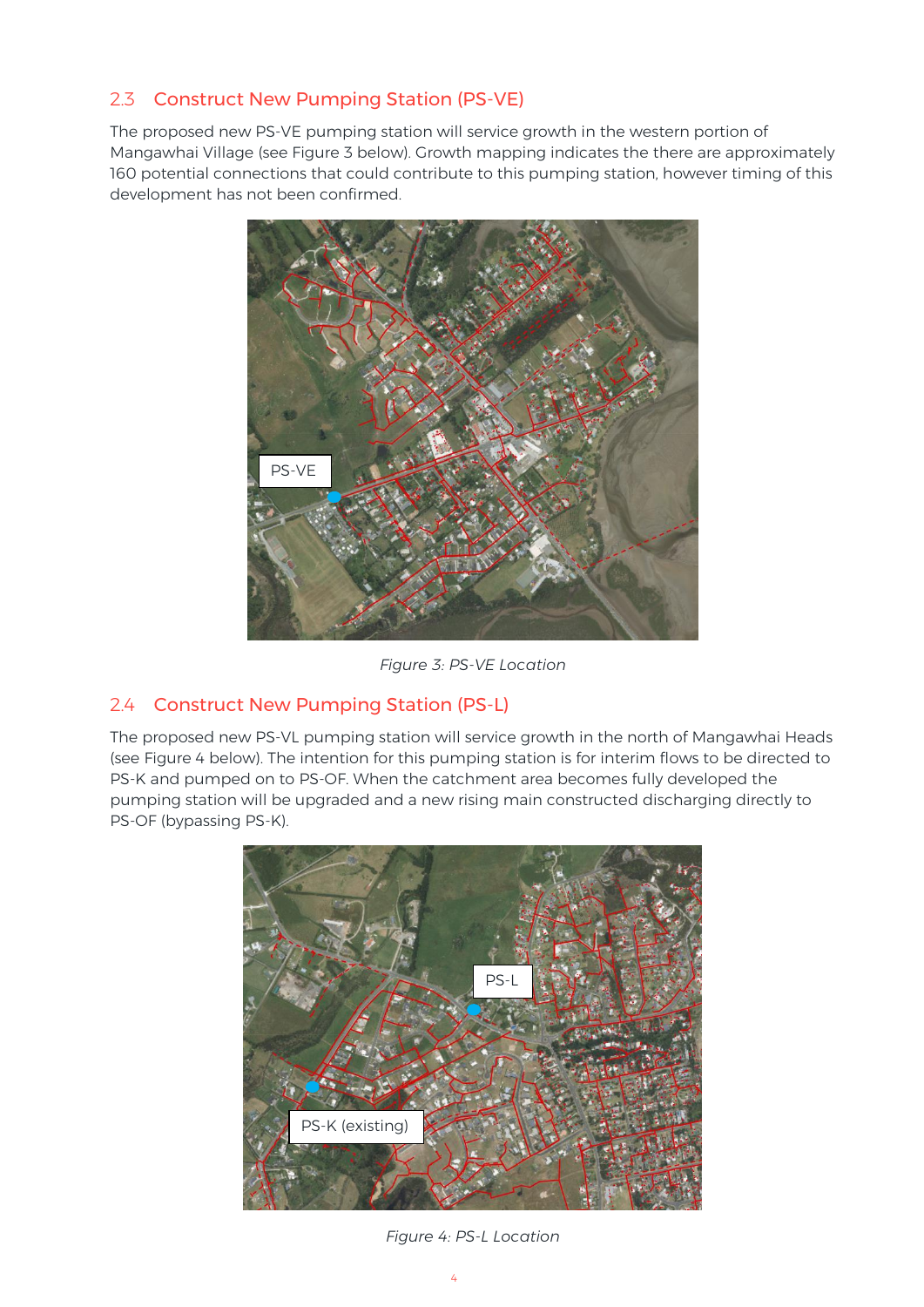Growth mapping indicates the there are approximately 580 potential connections that could contribute to this pumping station, however timing of this development has not been confirmed.

## 3 Evaluation Criteria

Each renewal option was evaluated against the below categories.

- Upgrade urgency: Timeframe that upgrade will be required to achieve level of service/ network efficiency.
- Tie in with existing network: Implications of the proposed project elsewhere in the scheme, with consideration given to if the upgrade will trigger the need for improvements elsewhere in the network.
- Future Proof: Confidence that the proposed project will achieve future level of service requirements (as this assessment will be completed with an uncalibrated network model).
- Programme: Timeframes for project to be constructed (i.e. complexity).

# 4 Option Evaluation

Based on the information presented in Section [2,](#page-1-1) a multi-criteria assessment was completed to identify the most appropriate network upgrade for the current financial year. [Table 4-1](#page-4-0) present the results of this assessment, with commentary on each of the scores contained in Attachment  $A<sub>1</sub>$ 

| Option<br>No. | Option                                  | Upgrade<br><b>Urgency</b> | Tie in with<br>Existing<br><b>Network</b> | <b>Future</b><br>Proof | Program-<br>me | Total | <b>Rank</b> |
|---------------|-----------------------------------------|---------------------------|-------------------------------------------|------------------------|----------------|-------|-------------|
|               | Upgrade PS-VA<br>Rising Main            | 6                         |                                           | 3                      | 3              | 13    |             |
| 2             | Combine PS-VA/<br>PS-VC Rising<br>Mains | 6                         | 6                                         | 3                      | 6              | 21    |             |
| 3             | Construct PS-VE                         | 9                         | 3                                         | 3                      | $\overline{9}$ | 24    | 3           |
| 4             | Constrict PS-L                          | $\overline{9}$            | 6                                         | 3                      | $\overline{9}$ | 27    | 4           |

<span id="page-4-0"></span>*Table 4-1: Multi-Criteria Assessment of Network Renewal Options*

| Score | Description |
|-------|-------------|
|       | Ideal       |
| ζ     | High        |
| 6     | Medium      |
|       | Low         |

### 5 Recommended Option

The options assessment detailed above has resulted in the upgrade of the PS-VA rising main (option 1) being selected as the preferred option. Design flow values from pervious reporting indicate that the rising main is not currently undersized, but will require upgrade to service future flows. As part of developing this option, it is recommended that the timing and number of future properties be confirmed.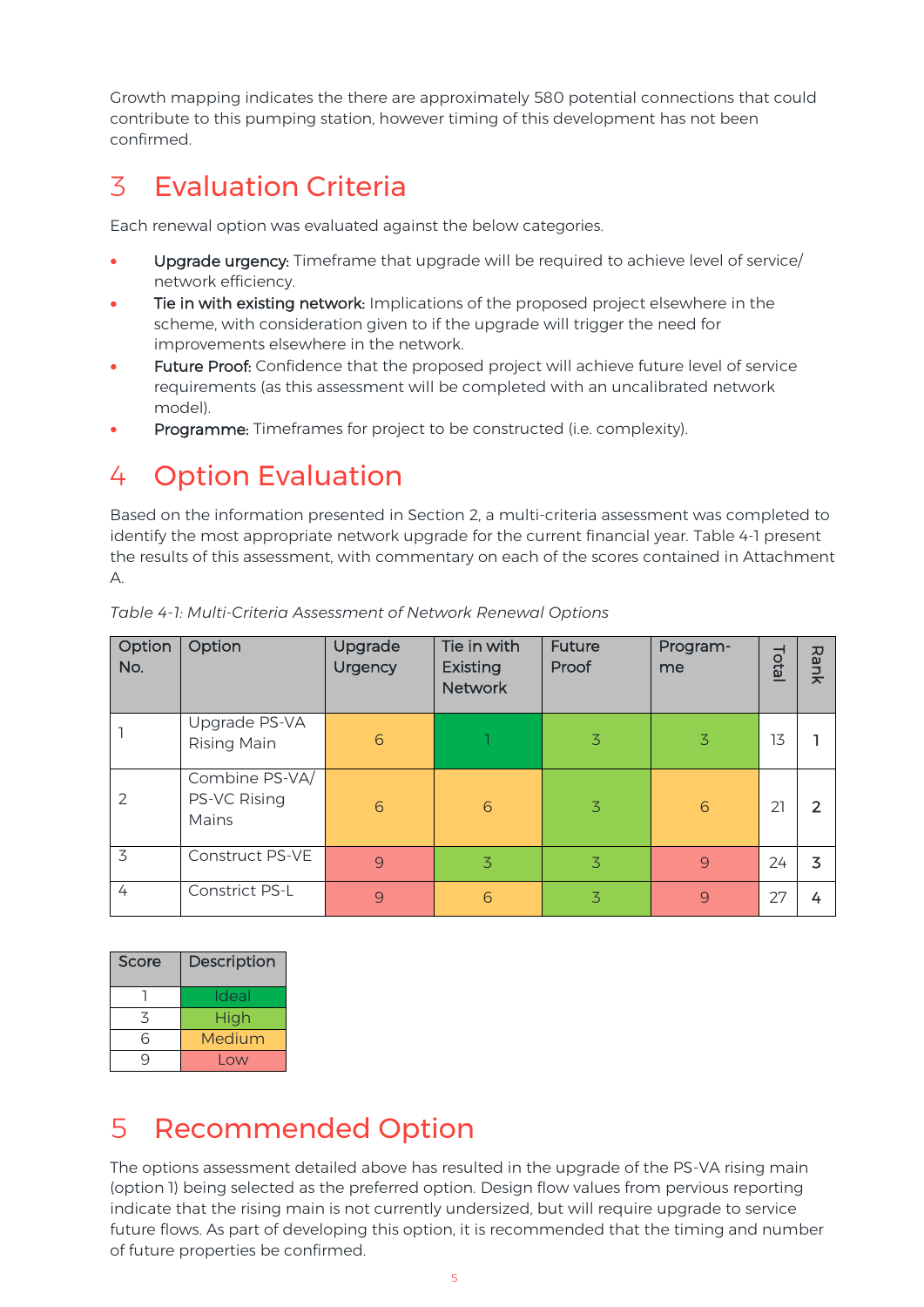## 6 References

Trility. 2017. Mangawhai Community Wastewater Scheme PS-VA Upgrade.

WSP. 2018. Mangawhai Pump Station PS-VA Design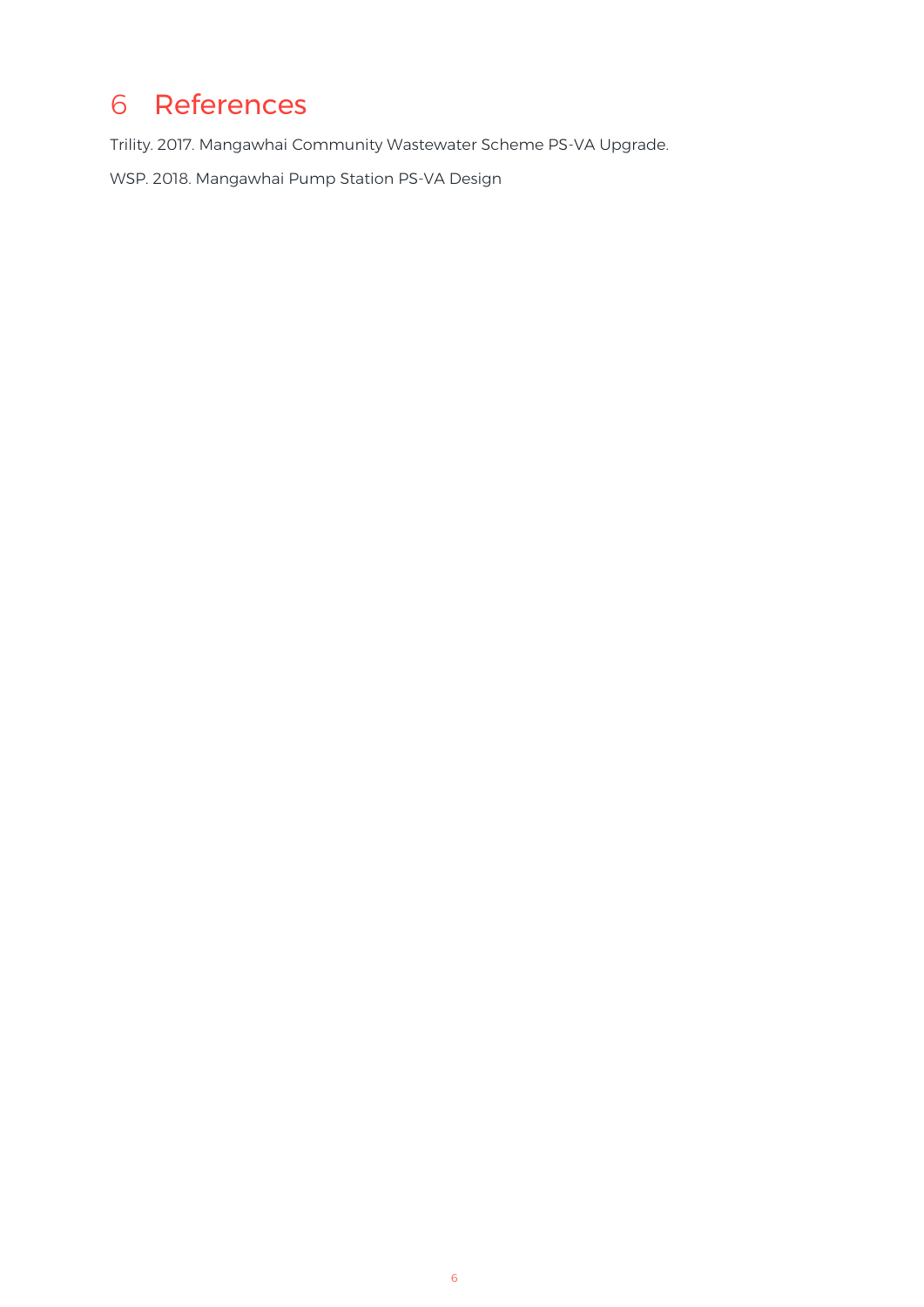## Attachment A: Multi-Criteria Assessment Scoring Details

| Option<br>No.  | Option                                         | <b>Upgrade Urgency</b>                                                                                                                                                                                                                                                        | Tie in with Existing Network                                                                                                                                              | <b>Future Proof</b>                                                                                            | Programme                                                                                                                             |
|----------------|------------------------------------------------|-------------------------------------------------------------------------------------------------------------------------------------------------------------------------------------------------------------------------------------------------------------------------------|---------------------------------------------------------------------------------------------------------------------------------------------------------------------------|----------------------------------------------------------------------------------------------------------------|---------------------------------------------------------------------------------------------------------------------------------------|
|                | Upgrade PS-VA<br>Rising Main                   | · No known operational<br>issues under existing<br>network configuration.<br>• High velocity in rising main<br>under ultimate pump rate.<br>• Existing changes in pipe<br>size over the length of the<br>rising main not ideal.                                               | · Pipe replacement, will tie in<br>at existing start/end points.                                                                                                          | • Pipe will be sized to<br>accommodate all<br>anticipated future flows<br>from Mangawhai Village<br>catchment. | • Pipe upgrade following<br>existing alignment,<br>anticipated to be quick<br>programme.                                              |
| $\overline{2}$ | Combine PS-<br>VA/PS-VC<br><b>Rising Mains</b> | • No known operational<br>issues under existing<br>network configuration,<br>however part of long term<br>servicing plan for<br>Mangawhai Village.<br>• Will need to be re-assessed<br>with consideration of new<br>distribution within the<br>Mangawhai Village<br>catchment | • Challenging to assess<br>interaction of proposed<br>rising main connection,<br>recommend the calibrated<br>network model used for<br>this assessment when<br>available. | • Some uncurtaining<br>surrounding distribution of<br>development with the<br>Mangawhai Village<br>catchment.  | • Recommended that this<br>assessment be completed<br>when the calibrated<br>network model is<br>complete.                            |
| 3              | <b>Construct PS-</b><br><b>VE</b>              | • Construction will be<br>triggered by development<br>within future catchment.                                                                                                                                                                                                | · Final Mangawhai Village<br>pumping station to be<br>sized to accommodate<br>future flows.                                                                               | • Pumping station and rising<br>main will be sided to<br>accommodate all future<br>flows within the catchment  | · Time required for design of<br>pumping station and rising<br>main, plus assessment of<br>options for tie in to existing<br>network. |